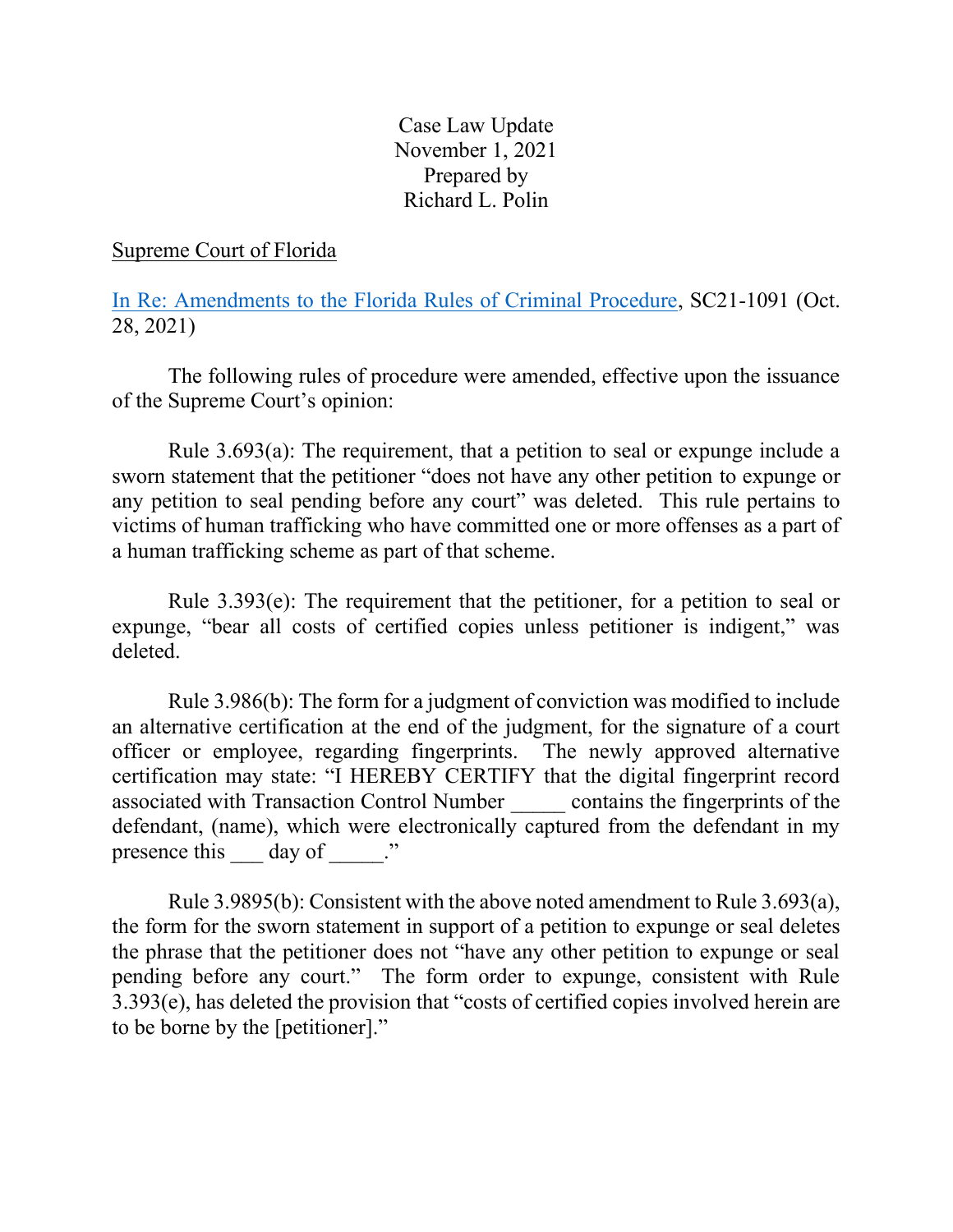[In Re: Amendments to the Florida Rules of Civil Procedure, et al.,](https://www.floridasupremecourt.org/content/download/798877/opinion/sc21-1049.pdf) SC21-1049 (Oct. 28, 2021)

The title of the Florida Rules of Judicial Administration was formally changed to the Florida Rules of General Practice and Judicial Administration. As a result of that change, all other rules of procedure, including the Rules of Criminal Procedure, were amended to change all references to the Florida Rules of Judicial Administration to the Florida Rules of General Practice and Judicial Administration.

[Rogers v. State,](https://www.floridasupremecourt.org/content/download/798876/opinion/sc20-1863.pdf) SC20-1863 (Oct. 28, 2021)

The Supreme Court of Florida affirmed the summary denial of a third successive motion for postconviction relief under rule 3.851.

The motion set forth a single claim of newly discovered evidence "consisting of numerous instances of childhood sexual abuse [Rogers] allegedly experienced over the course of several years." Relying on Hearndon v. Graham, 767 So. 2d 1179 (Fla. 2000), "Rogers argued that no 'procedural obstacles' should bar him from obtaining relief." The Supreme Court agreed with the trial court's conclusion that the alleged evidence did not constitute newly discovered evidence" as this evidence "'could have been discovered with due diligence where, according to the allegations in [Rogers'] motion, [his] family members were well aware of the [alleged] sexual abuse."

The motion alleged that three of Rogers' brothers were aware of the alleged sexual abuse. The record from the direct appeal reflected that Rogers' trial counsel knew about those brothers. As such, "trial counsel could have asked them whether Rogers had been sexually abused as a child. In fact, Rogers has offered no explanation – here or below – why trial counsel or postconviction counsel could not have obtained this information years before through at least two of the brothers."

And, articles about extensive juvenile abuse at an Ohio facility where Rogers had been in custody had been published well before the penalty phase of the trial, and thus could have been discovered by trial counsel.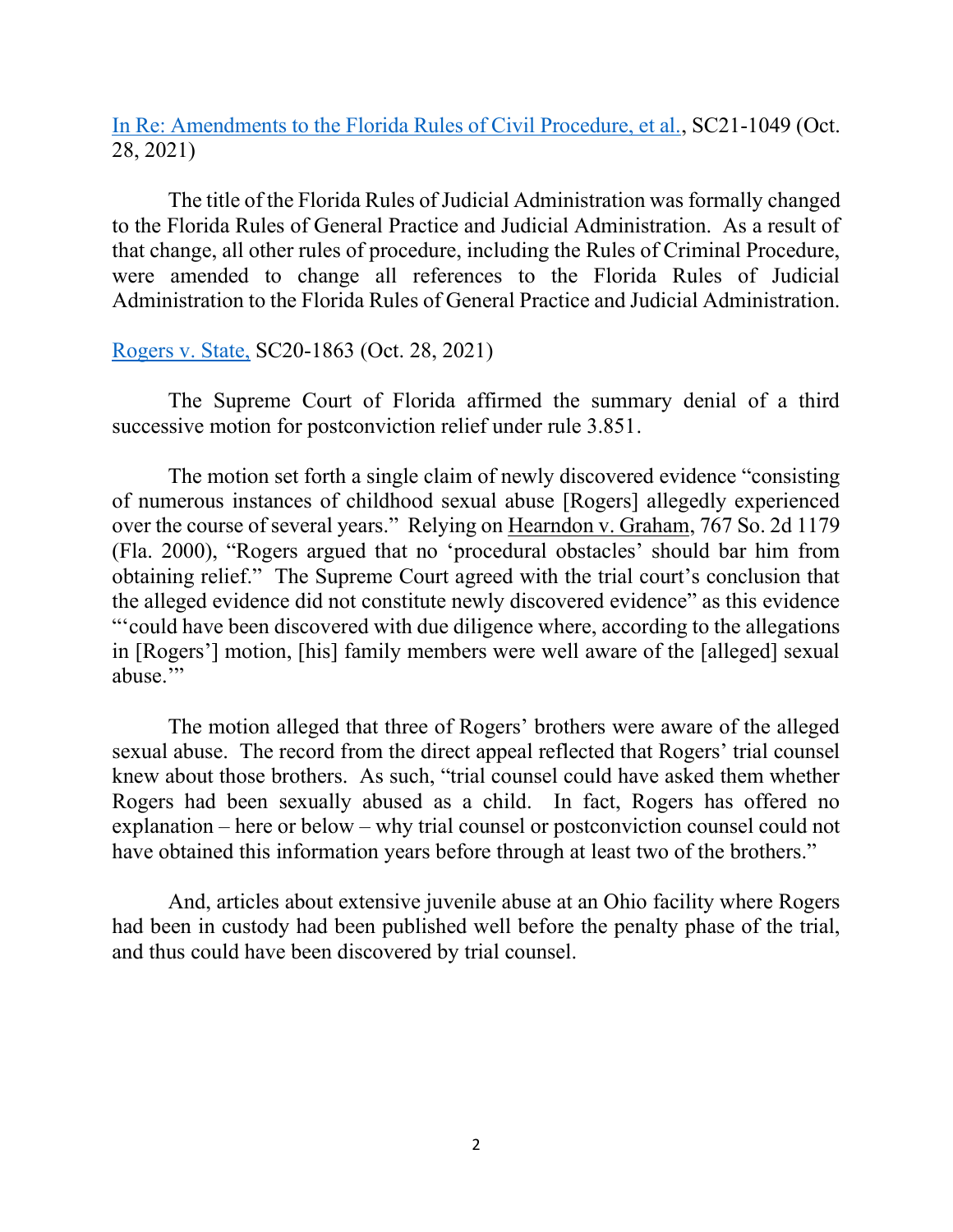## First District Court of Appeal

# [Craven v. State,](https://www.1dca.org/content/download/798106/opinion/201184_DC05_10272021_111202_i.pdf) 1D20-1184 (Oct. 27, 2021)

The First District affirmed a conviction and sentence for aggravated battery with a deadly weapon causing great bodily harm.

The trial court did not abuse its discretion in granting the State's cause challenge to prospective juror Newell based on Newell's memory problems. When asked whether he heard of the case being tried, Newell responded, in part, "I don't remember a lot of stuff. . . ." When asked about a defendant testifying, he stated that he would not want to testify because "a lot of times because of my memory. If you ask me what I done last Friday, I don't know. . . ." In response to another question about the accuracy of recollections that are closer in time to the event, he responded: "I'm really bad with names and stuff. You know, the Judge, I don't remember his name."

The argument of the Appellant that was addressed on appeal was "that no competent evidence supports the trial court's finding that Newell's memory problems rose to the level of mental incapacity or that they were significant enough to render him unable to perform the duties of a juror." In rejecting that argument, and noting the quotes set forth above, among other similar quotes, the Court emphasized that this case was a four-day trial, with 16 witnesses, plus documentary evidence and surveillance of the incident.

### [Bryan v. State,](https://www.1dca.org/content/download/798116/opinion/212918_DA08_10272021_114120_i.pdf) 1D21-2918 (Oct. 27, 2021)

Appellate Rule 9.141(d) did not "provide a vehicle to challenge the effectiveness of trial counsel." Bryan filed a prohibition petition, during the pendency of his criminal trial. The petition was dismissed.

#### Second District Court of Appeal

# [Morris v. State,](https://www.2dca.org/content/download/816338/opinion/202796_DC13_10272021_082823_i.pdf) 2D20-2796 (Oct. 27, 2021)

During the course of a direct appeal, Morris filed a Rule 3.800(b) motion, alleging that he was entitled to resentencing under the 2014 juvenile sentencing laws. The Second District affirmed the sentence, but the Florida Supreme Court reversed the Second District's mandate and remanded for resentencing. After the Second District issued its mandate, adopting the Supreme Court's reversal for a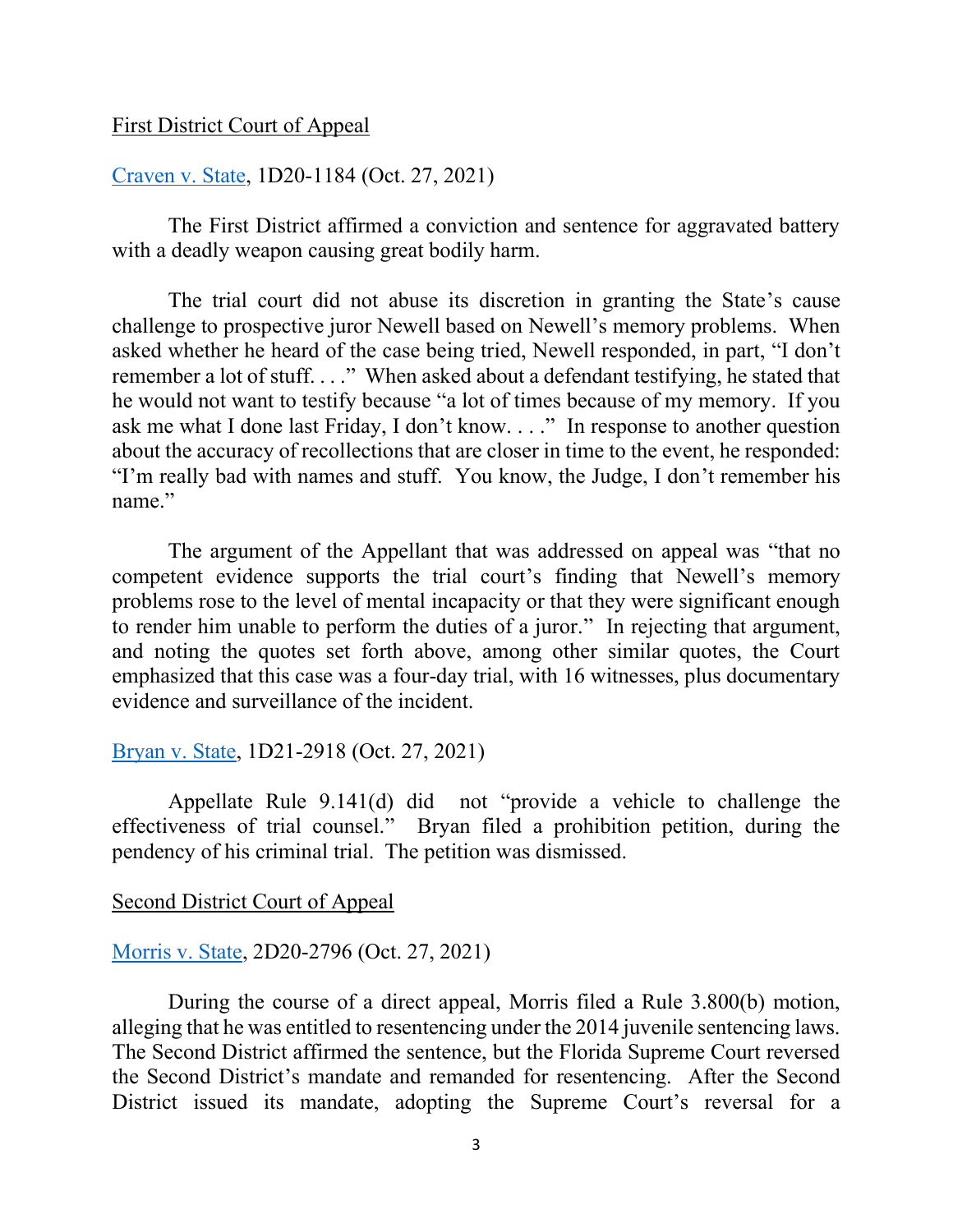resentencing, the case was remanded to the trial court. Prior to the resentencing hearing, the Supreme Court issued its opinion in Pedroza, that a lengthy term-ofyears sentence was not a life sentence, and the trial court concluded that Morris was no longer entitled to the resentencing. The trial court then denied Morris's motion to enforce the Second District's mandate for a resentencing and Morris appealed again.

The Second District held that Morris was entitled to the resentencing based on the Second District's prior mandate, as the time for recalling the mandate had expired. Although Morris was entitled to the resentencing, the Pedroza opinion would apply to his resentencing proceeding, with the result that Morris "'may have won a pyrrhic victory because "the decisional law effective at the time of the resentencing applies.""" Thus, Morris could once again receive the same sentence that he originally received.

#### [Jacobs v. State,](https://www.2dca.org/content/download/816362/opinion/203619_DC13_10272021_083214_i.pdf) 2D20-3619 (Oct. 27, 2021)

In 2002, Jacobs was sentenced to three concurrent terms of 25 years in prison for three burglaries, committed while he was 16 years old. In February, 2020, he filed a Rule 3.800(b) motion, arguing, under Kelsey v. State, 206 So. 3d 5 (Fla. 2016), that his sentence was unlawful "because he had not been provided a meaningful opportunity for early release based on maturation and rehabilitation." That motion was denied in June 2020. His motion for rehearing was granted on August 12, 2020, based on the argument that even if he was not entitled to a de novo resentencing, he was still entitled to a judicial review of the sentence after 20 years under Fla. Stat. s. 921.1402(2)(d). The court's order directed the clerk to amend the sentence and provide for judicial sentencing review after 15 years. Two weeks later, the court amended that order to provide, correctly, for sentencing review after 20 years. The clerk filed the amended sentence on September 1, 2020.

The State then sought rehearing in the trial court, arguing that it was denied the opportunity to respond that Jacobs was not entitled to any sentence review. The trial court granted the State's motion, in part, entering an order agreeing to review the State's argument in more detail.

The State then appealed the amended judgment and sentence on September 15<sup>th</sup>, and the Second District held that appeal in abeyance due to the apparently still pending proceeding in the trial court. The trial court then dismissed the State's motion for rehearing, unaware of the Second District's order, based on the belief that the State's appeal divested the trial court of jurisdiction to proceed on the State's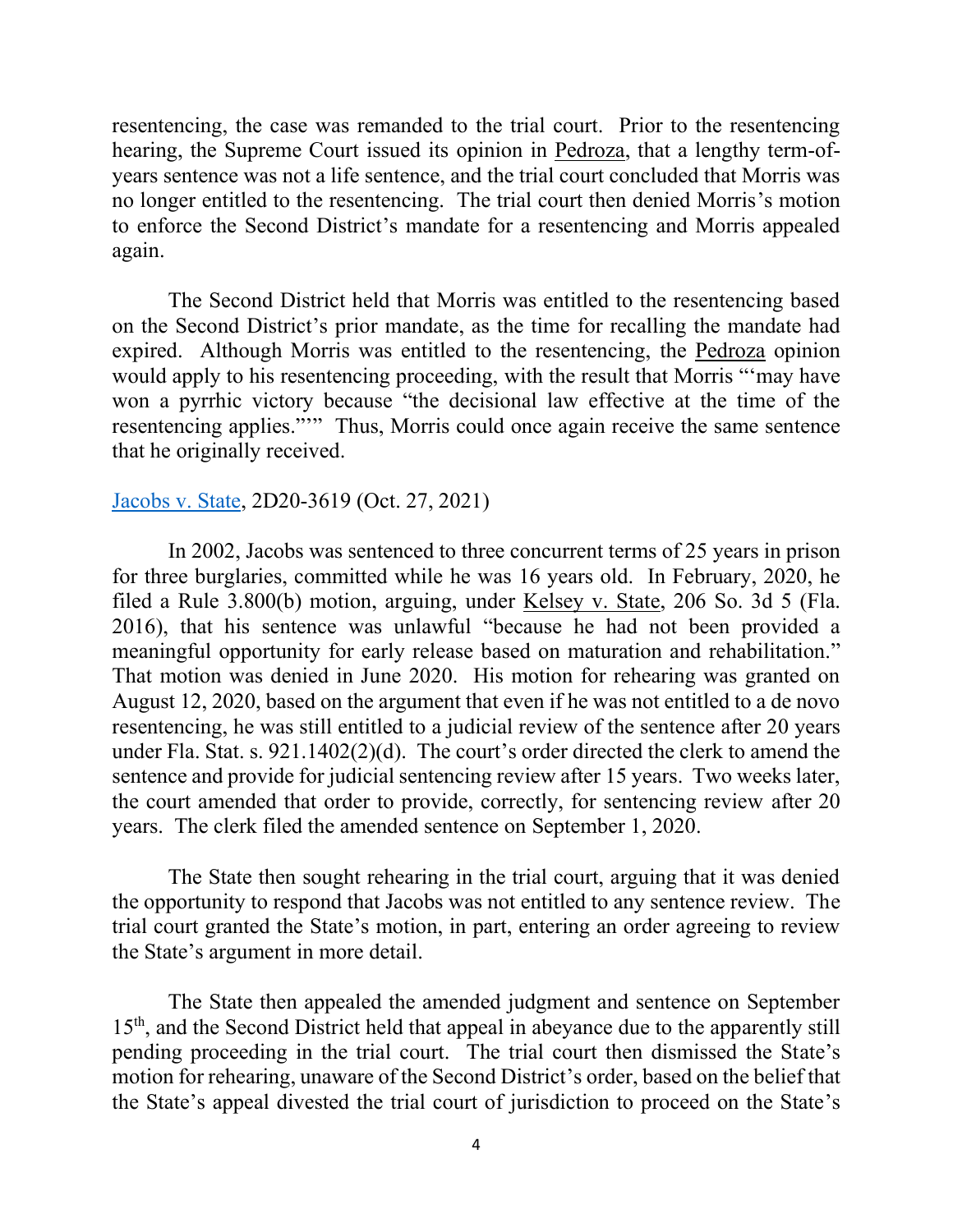motion for rehearing. When advised of the Second District's order, the trial court construed it as an order "revesting jurisdiction" in the trial court and again agreed to entertain the State's motion for rehearing. Jacobs objected that the trial court no longer had jurisdiction. The trial court disagreed and vacated the prior order of August 26, 2020 which had granted Jacobs relief, and instead denied the Rule 3.800(a) motion. Jacobs appealed and the State voluntarily dismissed its prior appeal of the amended judgment and sentence.

The Second District agreed with Jacobs, that the trial court lacked jurisdiction to enter the order on appeal – i.e., the order denying the Rule  $3.800(a)$  motion. Everything that happened after September 18, 2020, when the trial court dismissed the State's motion for rehearing, was a nullity, including the order currently on appeal. Once the trial court disposed of the State's motion for rehearing, "rendition of the amended judgment and sentence was no longer tolled (assuming that it was to begin with), the postconviction court was divested of jurisdiction by the State's earlier filing of the notice of appeal, and jurisdiction was vested solely in this court."

# Third District Court of Appeal

# [Casanova v. State,](https://www.3dca.flcourts.org/content/download/798065/opinion/212019_DC03_10272021_103309_i.pdf) 3D21-2019 (Oct. 27, 2021)

The Third District granted a certiorari petition which challenged the trial court's denial of an order denying dismissal under the Stand Your Ground law.

Casanova was charged with misdemeanor battery and his unsworn, pretrial motion to dismiss asserted immunity because the victim was the initial aggressor and Casanova thereafter engaged in self-defense. Agreeing with the principles set forth in Jefferson v. State, 264 So. 3d 1019 (Fla. 2d DCA 2018), the Third District concluded that the motion to dismiss established a prima facie claim of self-defense "even though the motion to dismiss is not sworn to by someone with personal knowledge or supported by evidence or testimony establishing the facts in the motion to dismiss." The trial court's rulings to the contrary, as to both of these points, were erroneous.

# Fourth District Court of Appeal

# [Da Silva v. State,](https://www.4dca.org/content/download/798082/opinion/200927_DC05_10272021_094927_i.pdf) 4D20-927 (Oct. 27, 2021)

Twelve years after his conviction and sentence were affirmed on direct appeal, da Silva filed a mandamus petition to compel a court reporting firm "to provide him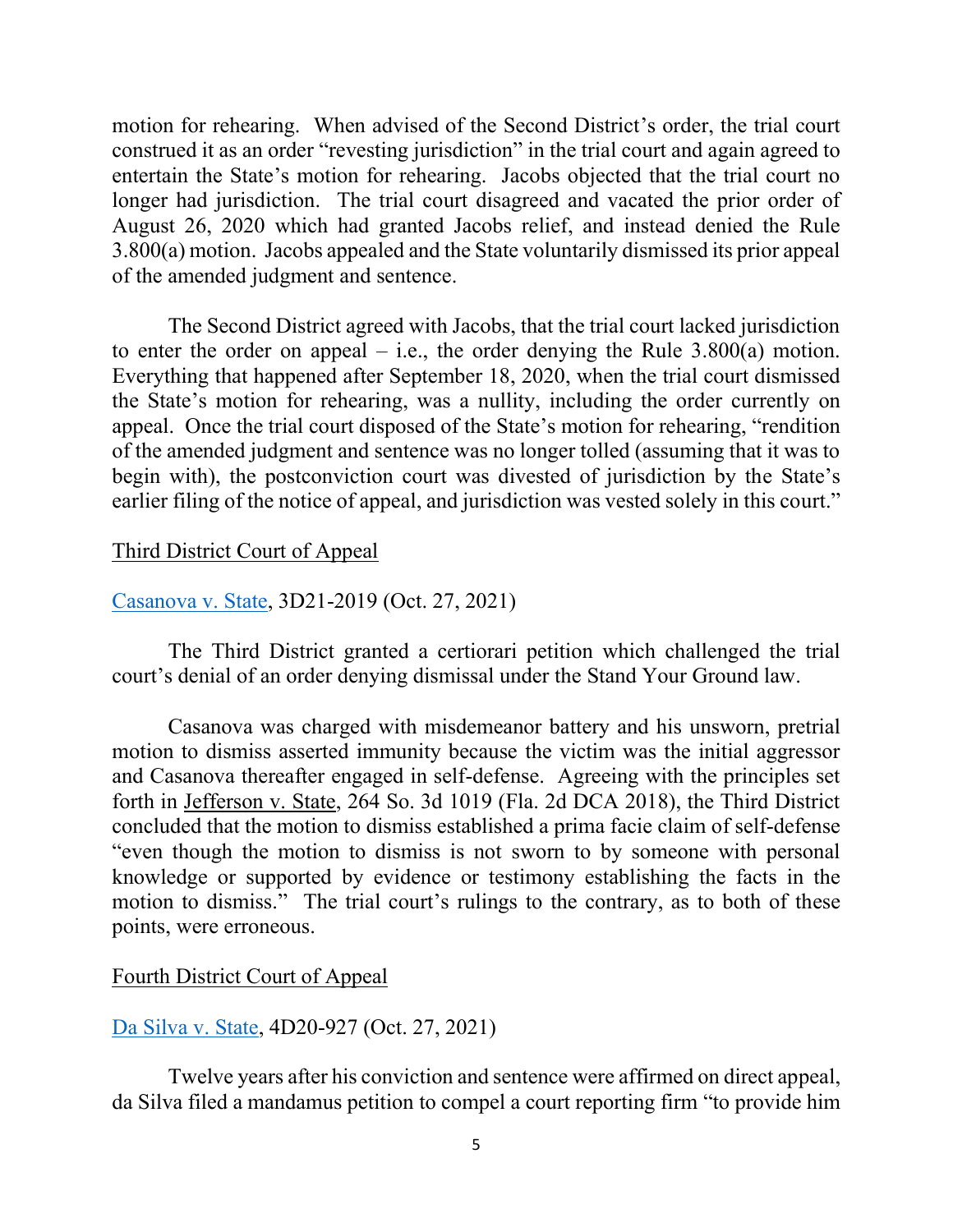cost information to secure stenographic tapes and videotapes of his 2006 criminal trial." The trial court concluded that the petition "was improvidently filed in the criminal proceeding" and denied the petition. Da Silva appealed, and the Fourth District affirmed the trial court's order.

The mandamus petition could not be filed under the criminal case number because "there was no pending matter to which [Da Silva] might be entitled to discovery of those notes." Da Silva could have filed an independent petition in a civil proceeding against the reporting firm, which firm, even as a private entity, could be subject to mandamus, as a reporting firm is the custodian of records and is required to respond to requests for their production.

The Fourth District noted, however, that under applicable rules, a reporting firm is "not required to retain the notes and tapes longer than two years from the date of preparation of the transcript, which in this case occurred over fifteen years ago."

### [State v. Guerra,](https://www.4dca.org/content/download/798085/opinion/201932_DC13_10272021_095448_i.pdf) 4D20-1932 (Oct. 27, 2021)

The Fourth District reversed a downward departure sentence because there was no competent, substantial evidence to support the downward departure.

Guerra was being sentenced for two aggravated assaults with a deadly weapon, for distinct incidents, and one battery. The trial court granted the downward departure for the reason that it was an isolated incident, committed in an unsophisticated manner, and that the defendant expressed remorse. At the sentencing hearing, Guerra presented two witnesses, who could not testify about the incidents at issue. Guerra also testified as to his good character. Addressing his "regret," he most regretted "wasting our time." The case had cost him nine months in jail and attorneys fees and was probably going to cost him his freedom.

As there was insufficient evidence of remorse, the appellate court did not have to consider the sufficiency of the evidence as to the other elements of the departure reason – an isolated incident; commission in an unsophisticated manner. By maintaining his innocence and refusing to accept responsibility, Guerra did not demonstrate remorse. He told the judge, "if I knew that I was guilty, . . . I would say I did it."

Guerra relied on the following assertion in his trial court testimony: "If she wants an apology from me I would say more that [sic] greatly that I'm sorry with no shame at all. . . . I'm sorry for letting you down, basically. *But she let me down,*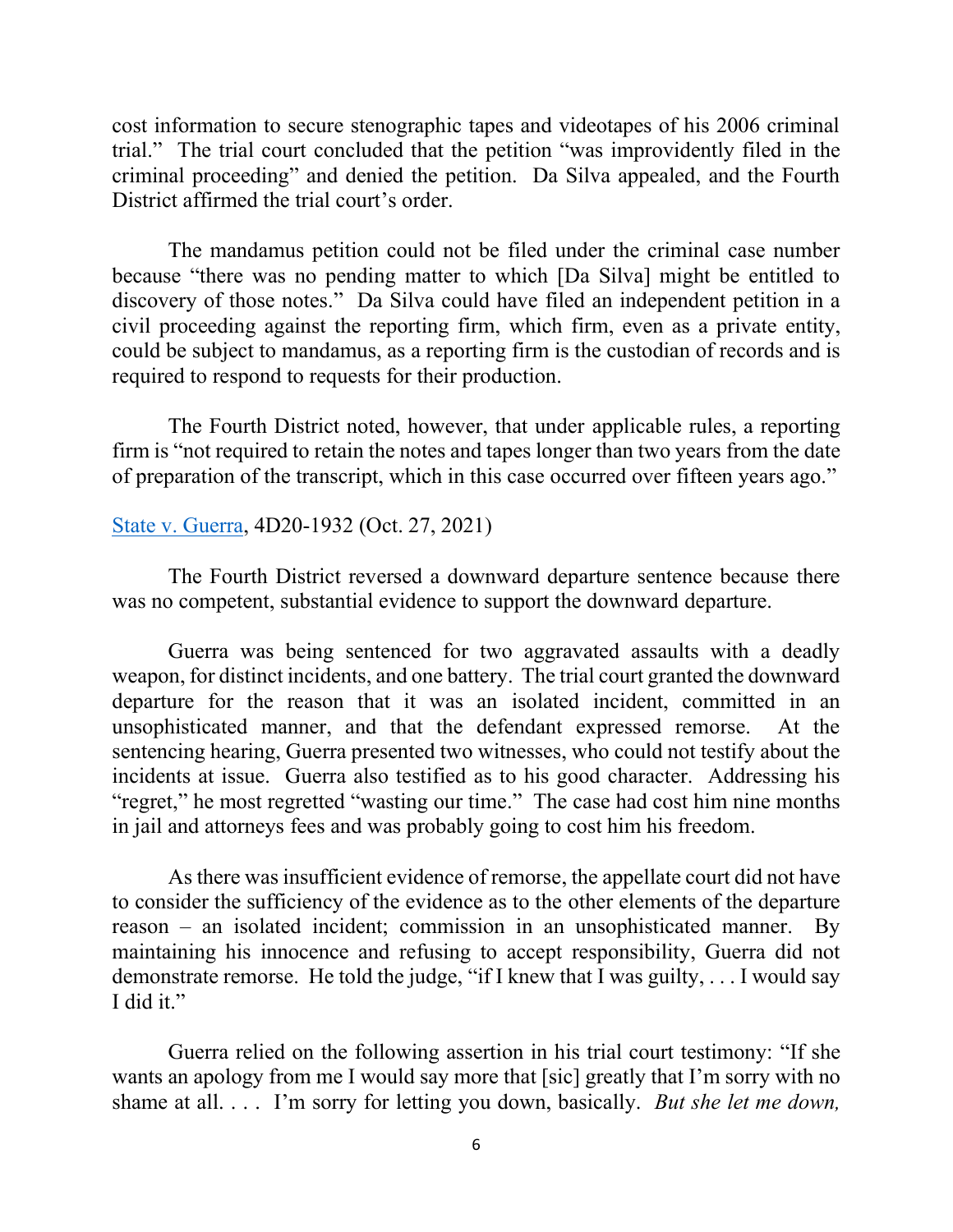*too."* "[B]laming someone else for your own conduct does not demonstrate remorse for your own actions."

# [State v. Dhaiti,](https://www.4dca.org/content/download/798091/opinion/211538_DC05_10272021_100229_i.pdf) 4D21-1538 (Oct. 27, 2021)

Dhaiti, charged with possession of Alprazolam, a third-degree felony, pled no contest and moved for sentencing under the drug offender probation statute. He asked the court to withhold adjudication and place him on drug-offender probation, which statute, s. 948.20, Fla. Stat., he contended, enabled the court to do so since he was a chronic substance abuser. The State objected, arguing that Dhaiti had two or more prior withholds for felonies "that did not arise from the same transaction as the current offense," and that a withheld adjudication was therefore not permitted. The trial court agreed with the defendant, found that he was a chronic substance abuser, withheld adjudication, and ordered drug offender probation for two years. The State appealed.

The Fourth District affirmed the sentence. The drug-offender probation provisions of section 948.20 prevailed over the prohibition against withholding adjudication, which is set forth in s. 775.08435, Fla. Stat. Section 948.20 was a "specific statute," and it therefore "controls over the general provisions of section 775.08435." Additionally, section 948.20 "was enacted after section 775.08435, expressing the latest legislative intent." Finally, because the "relevant sections are susceptible to differing constructions when read together, the rule of lenity requires an affirmance."

## Fifth District Court of Appeal

## [Lepera v. State,](https://www.5dca.org/content/download/799046/opinion/191965_DC08_10292021_150240_i.pdf) 5D19-1965 (Oct. 29, 2021)

The Fifth District reversed a conviction for boating under the influence manslaughter and ordered a new trial. The trial court "abused its discretion in excluding all expert opinions offered by Dr. Ling Lu, a biochemical engineer."

At trial, the State sought to prove that Lepera "was operating the boat when it struck the dock," which resulted in the ejection of the victim, who died. The State relied on incriminating statements from the defendant and called the only other survivor as an eyewitness. That witness testified that Lepera operated the boat.

Dr Lu proffered two opinions. First, she "identified the location of Lepera at the time of impact, and in the other she identified the location of [the victim]. Both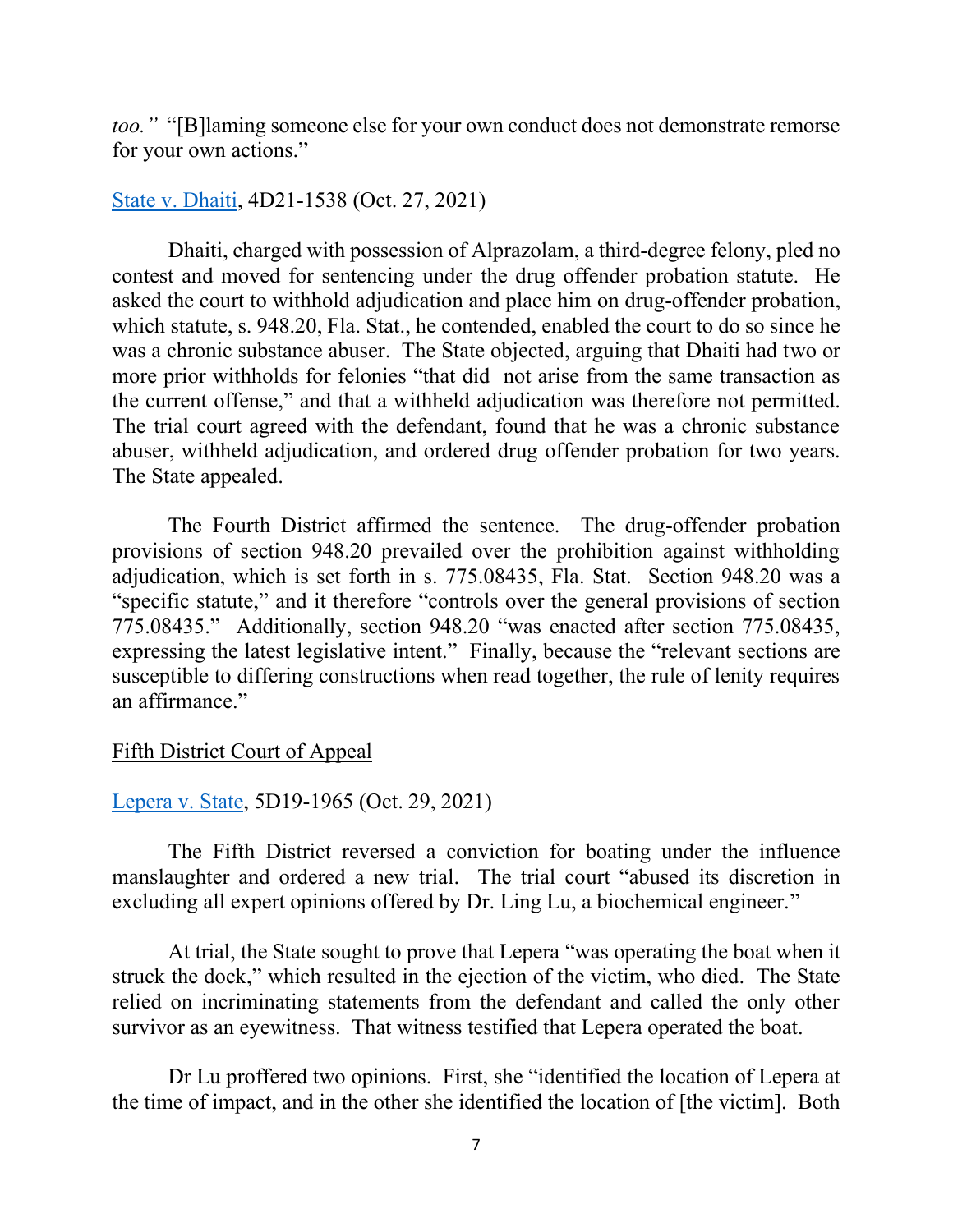of Dr. Lu's opinions were based upon injuries suffered by Lepera and [the victim]." "A qualified biomechanical expert may offer an opinion about injury causation if the mechanism of injury falls within the field of biomechanics." "What a biomechanical expert cannot do, unless he or she also has a medical degree, is render an opinion that requires medical expertise."

The trial court concluded that Dr. Lu's opinions constituted medical opinions. The Fifth District disagreed. "Dr. Lu did not opine about the severity or permanency of Lepera's nasal fractures or black eye. Rather, the fact that Lepera had injuries on the front of his face but not the back of his head told her something about his location when the collision occurred. It told her that Lepera's body moved forward and down after the impact. It told her that the back of his head never hit a hard surface, thus allowing her to rule out certain locations on the boat Lepera might have been when the collision occurred. Dr. Lu's analysis did not require her to know Lepera's medical history because his pre-existing medical conditions and differing tolerance levels were irrelevant to her inquiry."

A second and distinct question was "whether Dr. Lu's opinion concerning Lepera falls within the field of biomechanics." "Biomechanics is 'the study of the application or relation of the laws of mechanics to the body. . . . It has also been defined as the study of what happens to the body when the body strikes certain parts of a vehicle or the interior parts of a vehicle."

As to one opinion, based on "the absence of injuries on the back of Lepera's head," Dr. Lu looked to both the injury pattern and the lack of injury pattern "to determine 'whether those are consistent with the type of body contact involved in the accident.' Dr. Lu's explanation laid a proper foundation for the trial court to conclude that her opinion fell within her field of expertise."

The second opinion, regarding the victim's location, was problematic. Dr. Lu "evaluated the size, shape, and spacing of puncture wounds on Kedzierski's forehead and then compared those puncture wounds to objects with which he might have collided." These findings resulted in the opinion that the victim "must have been standing near the helm . . . at the time of impact." The Fifth District did not decide whether an opinion based on the size, shape and spacing fell within Dr. Lu's field of expertise. The foundation laid during the proffer was deemed insufficient. As a result, the exclusion of this opinion was within the trial court's discretion.

The trial court also excluded Dr. Lu's opinions as cumulative to testimony previously presented through an accident reconstructionist. While a trial court